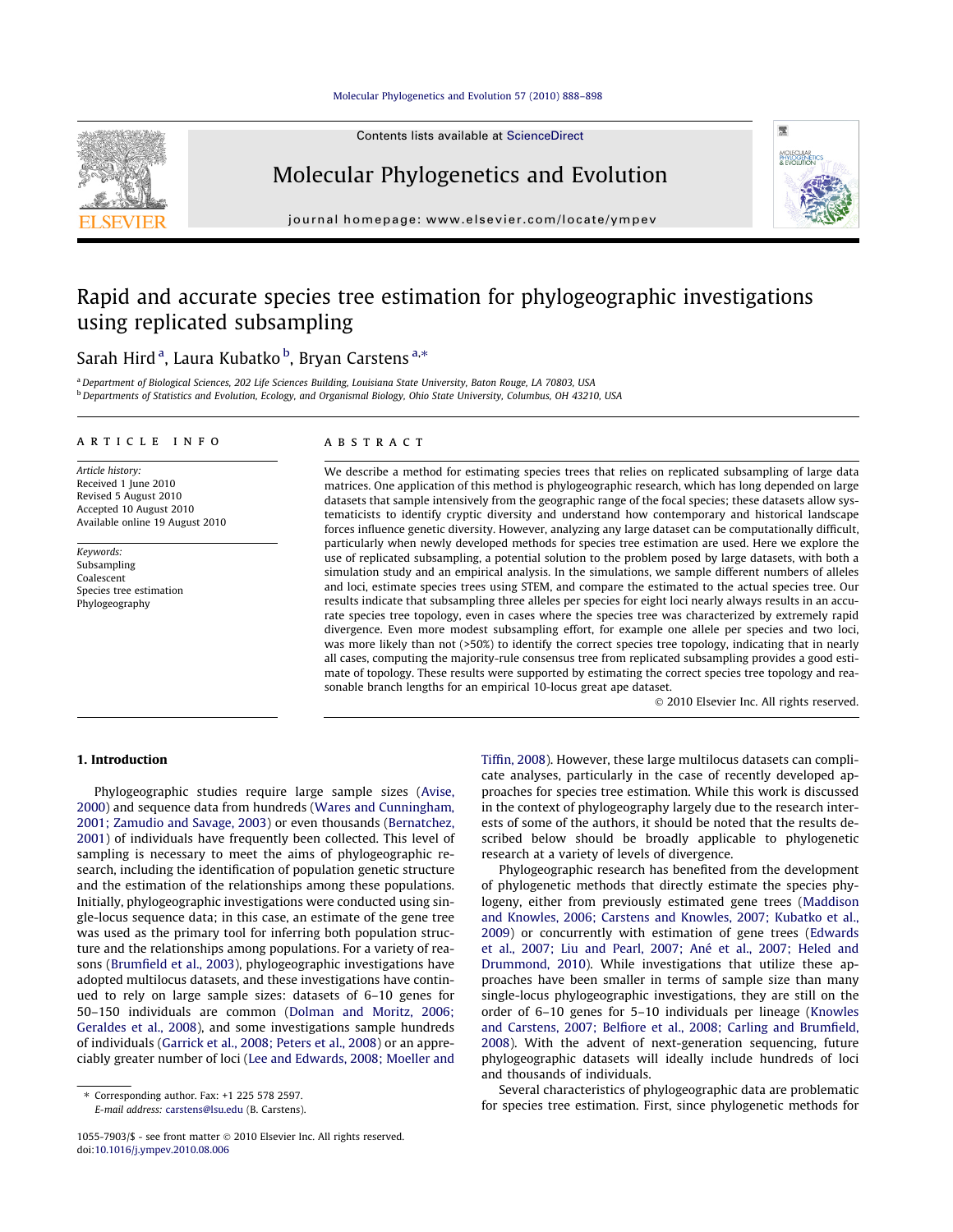estimating the species tree require data from a single non-recombining locus, the resulting data often are limited in the number of variable sites that they contain. For example, investigations cited above utilize data that are slightly over 1 kb in length that contain an average of 40 variable sites. Since the accuracy of gene tree estimates is correlated to the number of variable sites (Hillis, 1995), these relatively low levels of sequence variation may be problematic in that they often result in gene trees that have relatively low levels of nodal support, particularly for nodes near the tips of the tree. Some approaches to species tree estimation address this shortcoming by simultaneously assessing the uncertainty in the gene tree and species tree posterior distributions using MCMC (e.g., Bayesian Estimation of Species Trees (BEST) (Liu and Pearl, 2007)). Second, it can be difficult to collect complete data matrices for multilocus phylogeographic investigations, and these missing data can complicate the estimation of species phylogeny. Third, the computational load imposed by such large datasets can be significant – in cases where many individuals are used, calculating a rigorous gene tree can take greater than a month, in some cases much longer.

Here we consider one method for estimating species phylogenies given some of the difficulties inherent to phylogeographic data. We explore the use of replicated subsampling; our approach involves the sampling of a small number of alleles from a data set that contains some large number of alleles (where an allele is a sampled variant at a given locus and a locus is a set of non-recombining contiguous base pairs, as are typically sampled in phylogenetic studies), the estimation of gene trees from these subsamples, and the subsequent estimation of the species trees using STEM (Kubatko et al., 2009). STEM computes the maximum-likelihood species phylogeny given an input consisting of a set of gene trees. Several characteristics of the coalescent process suggest that replicated subsampling is an approach worth exploring. For instance, samples collected by phylogeographic researchers consist of n sampled individuals, containing from 1 to many alleles at a given genetic locus, all related via descent from some common ancestral allele. At a given locus, the time until any two alleles share a common ancestor is a function of the effective population size, and overall the process is exponentially distributed such that most of the coalescent events occur in the recent past, but the waiting time on the last and deepest few coalescent events can be long. When this process is generalized as a gene tree, the tip branches are likely to be short and the deeper internodes long (Nordborg, 2000). Mutations provide an incomplete record of the coalescent process; for empirical systems, mutations are more likely to occur when the waiting time between coalescent events is long than when it is short (e.g., on the longer branches of the gene trees). Replicated subsampling will draw alleles that provide reasonably good estimates of these longer branches of the genealogies, even at the expense of information pertaining to the recent coalescent events. Since the deeper coalescent events within a population are expected to provide information regarding the relationships among populations (Hudson, 1991), a sample of the alleles by a given phylogeographic investigation should contain valuable information about the species tree.

It is unclear as to the degree of subsampling that will be required to produce good estimates of the longest branches of the gene trees, and thus of the species tree. Theory predicts that the probability of sampling the deepest coalescent event within a population is approximated by  $n - 1/n + 1$ , where *n* is the number of alleles (Saunders et al., 1984); this suggests a fairly large number of alleles would be required to sample the deepest nodes of a gene tree. However, this theory was developed for sampling within a single population and thus absent a phylogenetic framework; we intend to elucidate how sampling alleles from related lineages will influence the information provided by the samples.

#### 2. Methods

#### 2.1. Genealogical data simulation

Our approach proceeds by randomly subsampling n alleles per species from a large dataset for between two and thirty loci. It then estimates one genealogy per locus, and uses these genealogies to estimate the species phylogeny with STEM. We conduct this procedure 100 times and construct a consensus tree in order to evaluate the accuracy of the species tree estimates. Computationally, it is less difficult to estimate 100 small (e.g., five taxa) gene trees than a single large (e.g., 500 taxa) gene tree due to the reduction in gene tree space. Our first subsampling simulation (referred to henceforth as the ''Genealogical Data – 30 Loci" simulation) has six distinct steps (Fig. 1):

Simulation Steps

- 1. Simulate a 5-taxa species tree topology under a Yule (pure birth) process using Mesquite (Maddison and Maddison, 2004), total tree depth 5N generations (where N is the effective population size). A pure birth process will tend to produce species trees with shorter internodes than a birth–death process; the use of the pure birth process here produces trees that should be more challenging to estimate.
- 2. Simulate gene genealogies onto the species tree using the program ms (Hudson, 2002). For each species tree, we simulated a 30-locus dataset with 100 alleles per species – thus, these genealogies contain 500 tips using a per locus  $\theta$  = 4N<sub>e</sub> $\mu$  of 10.0.

#### Analysis Steps

- 3. Randomly prune (i.e., remove) alleles from each genealogy until only one allele per species remains: the 500-tip genealogy is reduced to a 5-tip genealogy for each of the 30 loci. This was accomplished using a Perl script and the program PAUP\* (Swofford, 2002).
- 4. Use the 30 pruned genealogies as input dataset for STEM. The output (the maximum-likelihood species tree and its likelihood) are saved.
- 5. Remove two loci and estimate the species phylogeny using STEM. Repeat until only two loci are left.
- 6. Return to step (3) 99 times.
- 7. Begin the Analysis Steps again; prune each locus to three alleles per species intraspecific sampling effort.
- 8. Begin the Analysis Steps again; prune each locus to five alleles per species intraspecific sampling effort.
- 9. Begin the Analysis Steps again; prune each locus to 10 alleles per species intraspecific sampling effort.

Hereafter, a "treatment" refers to a given intraspecific subsampling effort and number of loci (e.g., three alleles per species and two loci is one treatment). We repeated the entire method for 40 independent species tree topologies. The first 20 topologies were simulated at a total tree depth of 5N generations (where N is the effective sample size) and the second 20 topologies were simulated at a total tree depth of 10N generations. Both of these tree depths represent extremely rapid diversification, with an average waiting time for cladogenesis between 1N and 2N (for 5N trees) and between 2N and 4N (for 10N trees) and produce data with significant levels of polymorphism shared among populations.

We evaluated the performance of STEM in two ways. First, within each treatment, we computed the symmetric difference distance (SDD; Robinson and Foulds, 1981) between each STEM replicate and the actual species tree topology. SDD is a pairwise comparison and returns the number of nodes that are present in one tree and not the other (a value of 0 corresponds to identical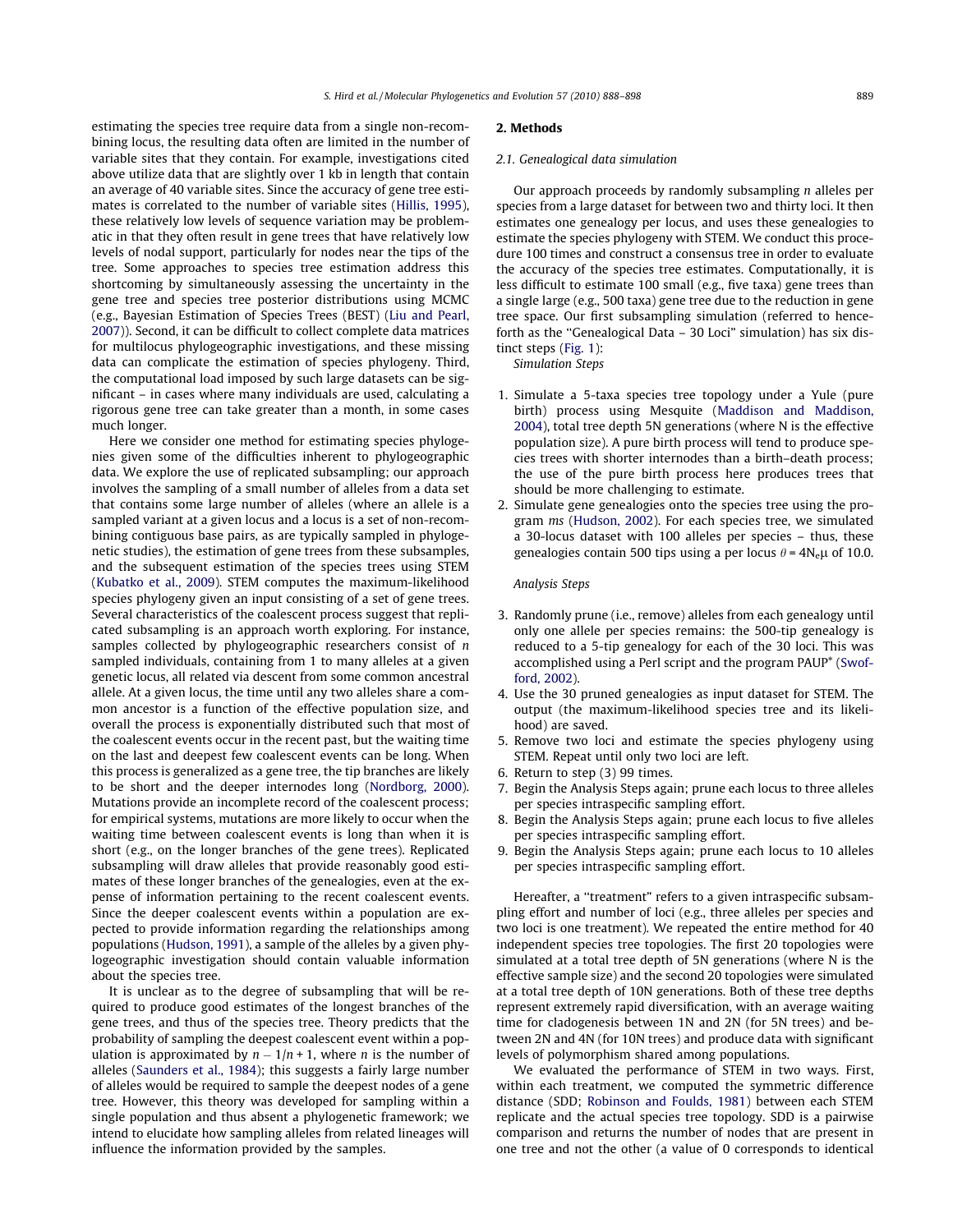# 890 S. Hird et al. / Molecular Phylogenetics and Evolution 57 (2010) 888–898



Fig. 1. Schematic of simulations conducted on each of the 40 species trees. Subsampling Topological Data – 30 loci on left and subsampling estimated gene trees – 10 loci on right. The right side is further subdivided into the paired ''Genealogy-based dataset" and ''Sequence-based dataset". Gray boxes and numbers correspond to steps outlined in the methods text. Thick vertical bars separate the datasets.

topologies). The percentage of replicates that had an SDD of 0 was used as a metric for accuracy of topology estimates. Second, we computed Kuhner–Felsenstein (KF; Kuhner and Felsenstein, 1994) distances between each replicate and the actual species tree. This is a metric for similarity in branch lengths and topology; larger scores correspond to less accurate species tree estimates. We computed the KF distance between each replicate and the actual species tree using the TreeDist package in Phylip (Felsenstein, 2005) then calculated the mean and variance for each treatment. We scaled all KF distances by the total depth of the species tree (e.g., either 5N or 10N) so that we could compare performance across tree depths. Finally, a consensus tree was found for each treatment using SumTrees (Sukumaran, 2008); we considered the consensus tree to be correct if the SDD between the consensus tree and the actual species tree was 0.

#### 2.2. Estimated gene trees simulation

The above analyses were conducted using the actual simulated genealogies and thus represent the optimal scenario. Empirical datasets are limited in their ability to estimate the genealogy by the mutational process, as such STEM (in addition to other approaches that estimate the species tree from gene trees) should be less accurate when estimated gene trees are used as input. To assess the effect of using estimated genealogies, we simulated sequence data onto the genealogies, which allowed us to control for the stochastic selection of randomly choosing alleles by systematically removing the same alleles from all datasets. We used the following approach to assess the accuracy of replicated subsampling when estimated gene trees are used as input (henceforth referred to as the ''Estimated Gene Trees – 10 Loci" simulation): Simulation Steps

- 1. Use the same 40 species tree topologies generated by Mesquite for the Genealogical Data – 30 Loci simulation (five taxa, both 5N and 10N tree depth).
- 2. Simulate genealogies for 10 loci onto a species tree. Each genealogy has 10 alleles per species; this is the genealogy-based dataset. Simulate 1000 basepairs of sequence data onto each of the 10 genealogies in the genealogy-based dataset. Each individual sequence corresponds to one allele on the genealogy. This was done with the program Seq-Gen (Rambaut and Grassly, 1997); we used an HKY model of sequence evolution, a transition–transversion ratio of 0.5, equal nucleotide probabilities and scaled branches by 0.003 (in order to end up with 30– 80 variable sites per dataset). We refer to these data as the sequence-based dataset.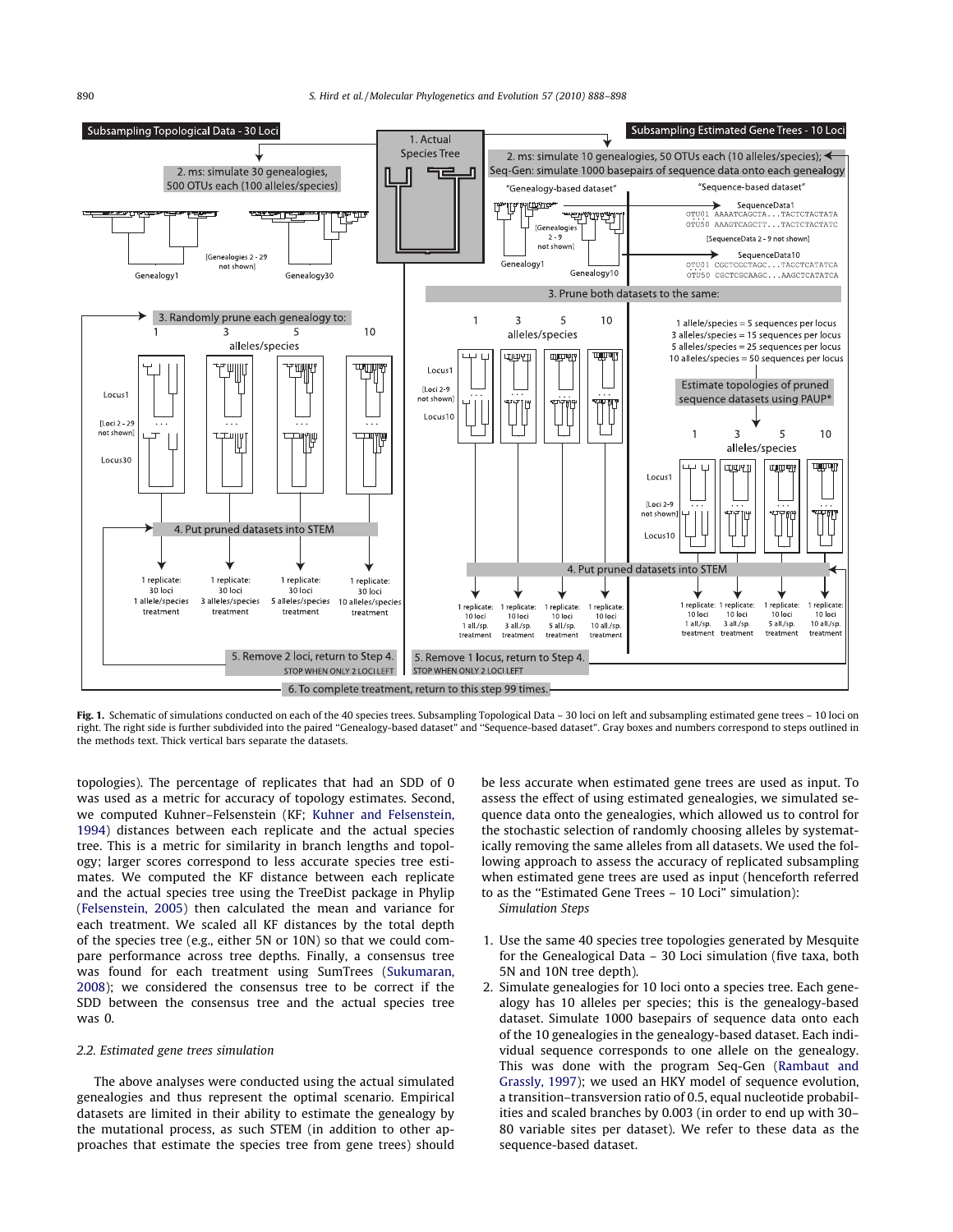Analysis Steps

- 1. Prune each locus to the one allele per species. Estimate genealogies from the pruned sequence datasets. In PAUP\*, we conducted a likelihood search using SPR branch swapping, and saved trees with the molecular clock enforced and midpoint rooting.
- 2. Use the 10 pruned genealogies as an input dataset for STEM. The output (the maximum-likelihood species tree and its likelihood) are saved.
- 3. Remove one locus and analyze with STEM again. Repeat until only two loci are left.
- 4. Begin the Analysis Steps again; prune each locus to three alleles per species intraspecific sampling effort. Conduct steps (4) and (5).
- 5. Begin the Analysis Steps again; prune each locus to five alleles per species intraspecific sampling effort. Conduct steps (4) and (5).
- 6. Begin the Analysis Steps again; do not prune the loci. Conduct steps 4 and 5.
- 7. Return to step (1) 99 times.

We repeated the entire method for all 40 species tree topologies. Performance was assessed with the topological metric (SDD), the scaled branch length metric (KF/N distances) and consensus tree methods discussed above. Portions of this research were conducted with high performance computational resources provided by Louisiana State University (http://www.hpc.lsu.edu).

#### 2.3. Empirical dataset

We used 10 non-coding loci (Fischer et al., 2006) for six hominid species: gorillas (Gorilla gorilla  $[n = 18]$ ), humans (Homo sapiens  $[n = 2]$ ), bonobos (Pan paniscus  $[n = 9]$ ), chimpanzees (Pan troglodytes [ $n = 30$ ], Sumatran orangutans (*Pongo abelii* [ $n = 6$ ]) and Borneo orangutans (*Pongo pygmaeus* [ $n = 10$ ]). For two of the loci, there were only 16 gorilla samples and for a third locus, therewere only nine Bornean orangutans. We subsampled three alleles per species for all 10 loci and performed 100 replicates. The replicates were then used as input for STEM ( $\theta$  = 0.00211, averaged across taxa from Fischer et al., 2006). We then calculated a 50% majority-rule consensus tree.

#### 3. Results

Simulated species trees had a wide range of divergence dates for the speciation events, and their shortest internodes ranged from 0.024N to 2.88N. These levels of divergence are expected to produce a large number of shared alleles across lineages, and a qualitative examination of the simulated data (not shown) supported this expectation.

# 3.1. Subsampling Genealogical Data – 30 Loci

As intraspecific sampling increased, estimates of the species tree improved, both with regard to topology and branch lengths (Fig. 2). For example, with one sampled allele per species and two loci (total tree depth 5N), 53.2% of the replicates had the correct topology



Fig. 2. Results from the Genealogical Data - 30 Loci simulation; the percentage of replicates with the correct topology (solid lines) and KF/N distances (dashed lines).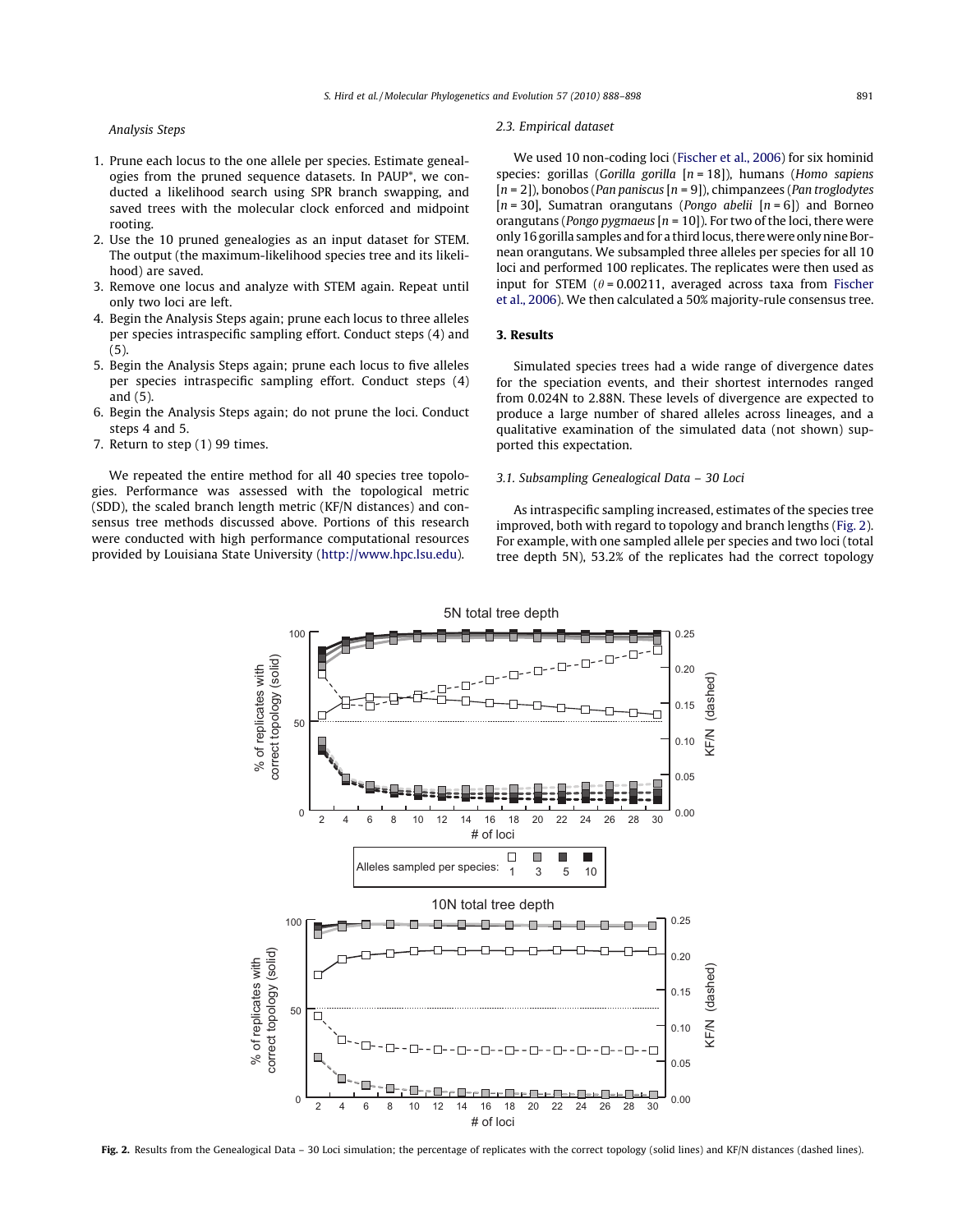(Table 1), and as alleles were added this percentage improved substantially (three alleles = 80.95%, five alleles = 85.45%, 10 alleles = 89.45%). However, as loci are added, the improvement that results from adding alleles diminishes such that there is little beyond three alleles when more than six loci are used (Fig. 2). Thus, these results suggest that replicated subsampling of three alleles and six loci will almost always accurately estimate the topology of the species tree. Additionally, as the species tree depth increases from 5N to 10N, these results generally improve (Fig. 2). Similar to the estimates of topology, the branch length estimates usually improve as data are added, and KF/N distances consistently approach zero as both loci and intraspecific sampling increase (Table 1, Fig. 2, Supplementary Table S2). The exceptions are the 5N, one allele treatments, where accuracy never exceeds 65% and branch length estimates worsen as data are added.

The accuracy of species tree estimates also depends on the shape of the species tree; some topologies resulted in genealogies that produced poor estimates of the species phylogeny, while others did not (Fig. 3). Performance is related to the length of the internodes of the species tree: the treatments with lowest percentage of correctly estimated topologies tended to be on species trees with shortest internodes ( $R^2$  = 0.45125, Fig. 4). These results are consistent with another recent exploration of STEM's performance (McCormack et al., 2009).

# 3.2. Subsampling estimated gene trees – 10 loci

The results using the estimated gene trees (sequence-based dataset) mirrored those from the actual genealogies (genealogybased dataset), although overall topological accuracy and goodness of branch length estimates were worse (Fig. 5). For example, the percentage of replicates estimating the correct topology in the three sampled alleles per species and five loci treatment (total tree depth of 5N), decreases from 88.5% to 58.4% when estimated gene trees are used as input (Supplementary Table S3). However, in almost all cases, the majority of the replicates correctly estimated the topology even in cases where performance was appreciably lower. This suggests that the use of a majority-rule consensus tree in conjunction with replicated subsampling may provide a good estimate of the species tree topology, even when species divergence is extremely recent. The one species tree from our simulations where this is not true (tree35; Fig. 3) is an example of the anomalous gene tree zone (Degnan and Rosenberg, 2006), where the most commonly sampled genealogy does not reflect the branching order of the species tree.

When estimated gene trees were used as input, the most noticeable decrease in performance involved branch lengths, as measured by the KF/N distances (Fig. 5, Supplementary Table S4). KF/ N distances are appreciably higher when estimated gene trees are used. In this case, it is clear that users of STEM will benefit by gathering data from additional loci: going from two loci to six loci decreased KF/N by approximately 0.15. However, the differences in branch length may not be dramatic for species trees of certain shapes – in some cases the increase from estimated to actual was <0.001 KF/N units (Supplementary Table S4), effectively the same tree (Fig. 6).

It requires an average of 2.15 s for estimating 100 replicates of the one allele per species gene trees, 363.65 s (6.06 min) for three alleles per species, 4274.2 s (71.2 min) for five alleles per species and 87,178 s (24.21 h) for 10 alleles per species. STEM computes the analytical solution to all these datasets in <1 s.

# 3.3. Empirical dataset

After subsampling three alleles per species for all 10 loci of the great ape dataset, we calculated a 50% majority-rule consensus tree of the 100 replicates (Fig. 7). The consensus tree fully recovered the accepted great ape topology with 100% consensus among replicates. The total tree depth was 18.64N generations (Fig. 7).

# 4. Discussion

Phylogeographic investigations require methods that work well with large numbers of individuals, and that can handle large amounts of data in an efficient manner. Our subsampling method reduces the computational load of large datasets by repeatedly pruning it to a small number alleles and analyzing the smaller dataset. Since the estimation of gene trees is the most computationally intensive step in an analysis that uses STEM to estimate species phylogeny, replicated subsampling is likely to require less time and produce equally good results.

#### 4.1. Subsampling Genealogical Data – 30 Loci

The results of our first simulation show that as data are added, results improve. In most cases, the topological correctness exceeds 95% and in all cases it exceeds 50%. Perhaps the most striking result is the poor performance of subsampling one allele per species, especially when compared to the sampling of three alleles per species. This may be explained by the fact that no intraspecific coalescent information exists when only one allele per species is sampled. The percentage of replicates with the correct topology plateaus before reaching 100% in both the 5N and 10N trees. It is worth noting, however, that all the 10N treatments reached 100% correctness to the exclusion of one species tree (tree35) with an extremely difficult topology that contains an internode of 0.024N generations. Finally, these results suggest that as an empirical guide, subsampling three alleles per species for six loci will result in the correct topology in >90% of replicates and result in KF/N values <0.05. In cases where six loci are not available, four loci may be adequate, as the four loci treatments performed almost as well as six loci.

#### 4.2. Subsampling estimated gene trees – 10 loci

The difference between simulated gene trees and simulated sequence data is the error associated with the estimation of genealogies from sequence data. This error is attributable to the inherent variance in the mutational process, as well as some degree of phylogenetic estimation error. In combination, this error can be substantial so we analyzed its effect on the proposed subsampling method. This simulation paired the same alleles across the genealogies known without error and the sequence data simulated from the genealogies thus comparing the performance of the exact same alleles. In this way, decreases in performance were entirely attributable to estimation error. Unsurprisingly, the actual genealogies performed better than the estimated gene trees (by 8.35–39.9%). As either loci or alleles were added, the difference between the performances of the paired datasets grew. So although adding both loci and alleles produces an improvement in the accuracy of the species tree estimation, the actual genealogies had larger gains than the estimated gene trees (data not shown).

#### 4.3. Application of method

Perhaps the most obvious application of this method involves subsampling a dataset many times and computing a consensus tree of the replicates. This application performed well in our simulations (Fig. 8). Across all replicates of the ''Genealogical Data – 30 Loci" simulation, 90.83% of the treatments produced a consensus tree that matched the topology of the actual species tree. Failure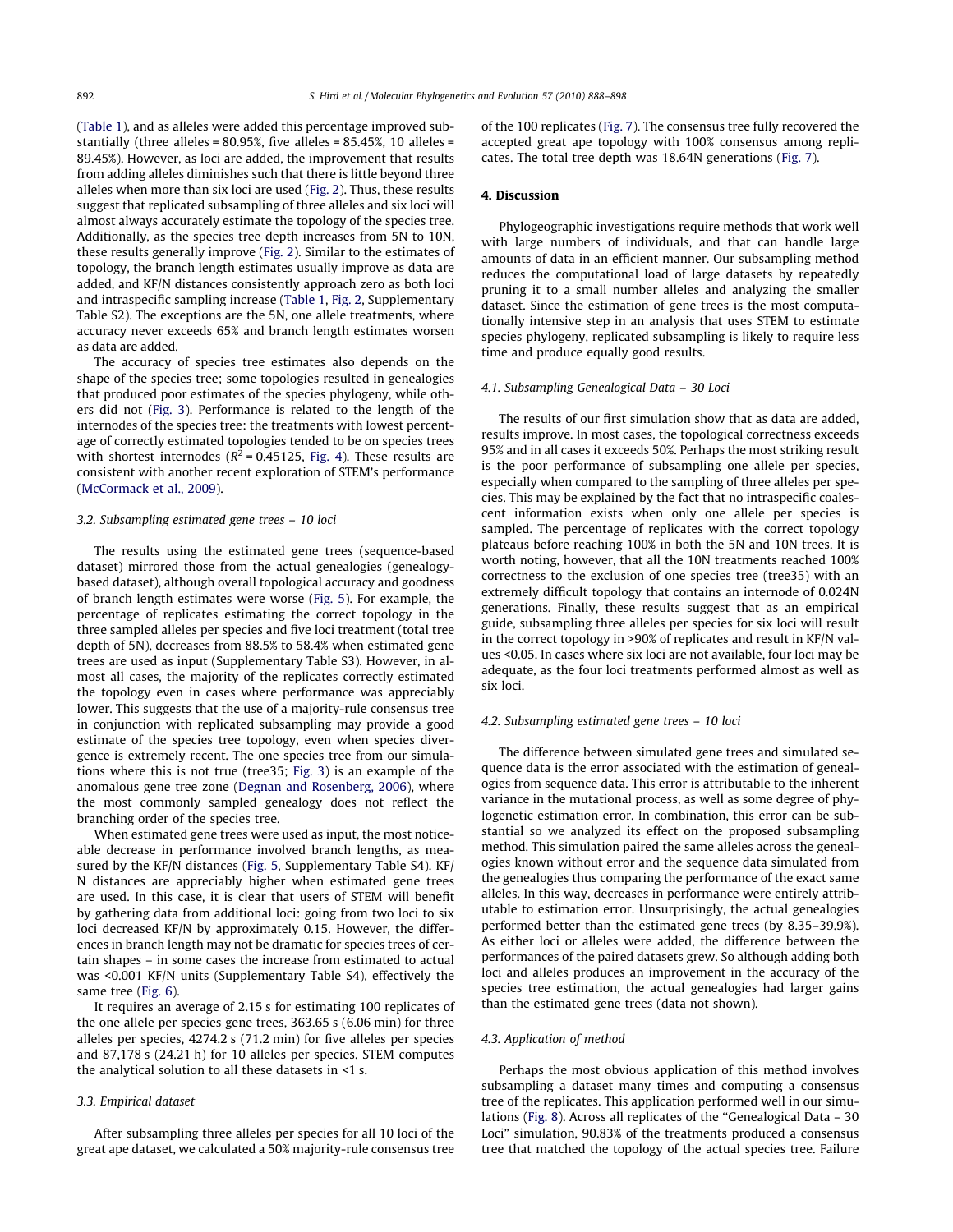|       | $\overline{30}$      |                          | $\begin{array}{l} 3.75 \\ 3.24 \\ 829.5 \\ 12.4 \\ 13.5 \\ 14.5 \\ 15.6 \\ 16.7 \\ 17.7 \\ 18.9 \\ 19.8 \\ 13.7 \\ 14.8 \\ 15.8 \\ 16.8 \\ 17.8 \\ 18.9 \\ 19.9 \\ 19.9 \\ 10.9 \\ 13.8 \\ 13.8 \\ 13.8 \\ 15.8 \\ 17.8 \\ 19.9 \\ 19.9 \\ 13.8 \\ 13.8 \\ 15.8 \\ 16.9 \\ 17.8 \\ 18.9 \\ 19.9 \\ 19.9 \\ 1$                                                                                       |                      |       |        |                 |                                                                                                 |       |        |       |                                                                 |                 |        |                         |       |                           |       |                          |                 |      |                                                                           |       |                       |       |                          |        |                    |                |                 | $\frac{2.25}{2.67.88}$<br>$\frac{2.57}{2.95}$<br>$\frac{2.35}{2.51}$<br>$\frac{2.57}{2.51}$<br>$\frac{2.57}{2.51}$<br>$\frac{2.57}{2.51}$<br>$\frac{2.57}{2.51}$<br>$\frac{2.57}{2.51}$<br>$\frac{2.57}{2.51}$<br>$\frac{2.57}{2.51}$<br>$\frac{2.57}{2.51}$<br>$\frac{2.57}{2.51}$<br>$\frac{2.57}{2.51}$    |       |          |                                                                                        |
|-------|----------------------|--------------------------|-----------------------------------------------------------------------------------------------------------------------------------------------------------------------------------------------------------------------------------------------------------------------------------------------------------------------------------------------------------------------------------------------------|----------------------|-------|--------|-----------------|-------------------------------------------------------------------------------------------------|-------|--------|-------|-----------------------------------------------------------------|-----------------|--------|-------------------------|-------|---------------------------|-------|--------------------------|-----------------|------|---------------------------------------------------------------------------|-------|-----------------------|-------|--------------------------|--------|--------------------|----------------|-----------------|---------------------------------------------------------------------------------------------------------------------------------------------------------------------------------------------------------------------------------------------------------------------------------------------------------------|-------|----------|----------------------------------------------------------------------------------------|
|       | 28                   |                          | $\begin{array}{l} 4.90 \\ 1.71 \\ 1.71 \\ 1.71 \\ 1.71 \\ 1.71 \\ 1.71 \\ 1.71 \\ 1.71 \\ 1.71 \\ 1.71 \\ 1.71 \\ 1.71 \\ 1.71 \\ 1.71 \\ 1.71 \\ 1.71 \\ 1.71 \\ 1.71 \\ 1.71 \\ 1.71 \\ 1.71 \\ 1.71 \\ 1.71 \\ 1.71 \\ 1.71 \\ 1.71 \\ 1.71 \\ 1.71 \\ 1.71 \\ 1.71 \\ 1.71 \\ 1.71 \\ 1.71 \\ 1.71 \\ 1.$                                                                                       |                      |       |        |                 |                                                                                                 |       |        |       |                                                                 |                 |        |                         |       |                           |       |                          |                 |      |                                                                           |       |                       |       |                          |        |                    |                |                 | $\begin{array}{l} 2.15 \\ 2.56.58 \\ 1.256.58 \\ 1.276.58 \\ 1.286.58 \\ 1.298 \\ 1.2004 \\ 1.256.58 \\ 1.257 \\ 1.259 \\ 1.202 \\ 1.250 \\ 1.250 \\ 1.250 \\ 1.250 \\ 1.250 \\ 1.250 \\ 1.250 \\ 1.250 \\ 1.250 \\ 1.250 \\ 1.250 \\ 1.250 \\ 1.250 \\ 1.250 \\ 1.250 \\ 1.250 \\ 1.250 \\ 1.$               |       |          |                                                                                        |
|       | 26                   |                          | $\begin{array}{l} 5.65 \\ 693.29 \\ 693.21 \\ 111 \\ 231 \\ 248 \\ 563 \\ 653 \\ 735 \\ 87 \\ 93 \\ 103 \\ 101 \\ 11 \\ 103 \\ 104 \\ 105 \\ 106 \\ 107 \\ 108 \\ 109 \\ 100 \\ 101 \\ 100 \\ 101 \\ 100 \\ 101 \\ 100 \\ 101 \\ 100 \\ 101 \\ 100 \\ 101 \\ 100 \\ 101 \\ 100 \\ 101 \\ 100 \\ 101 \\ 101 \\ 100 \\ 101$                                                                           |                      |       |        |                 |                                                                                                 |       |        |       |                                                                 |                 |        |                         |       |                           |       |                          |                 |      |                                                                           |       |                       |       |                          |        |                    |                |                 | $\begin{array}{l} 2.05 \\ 2.22.75 \\ 1.065 \\ 1.912 \\ 1.963 \\ 1.904 \\ 1.904 \\ 1.904 \\ 1.904 \\ 1.904 \\ 1.000 \\ 1.001 \\ 1.000 \\ 1.000 \\ 1.000 \\ 1.000 \\ 2.000 \\ 2.000 \\ 1.000 \\ 2.000 \\ 1.000 \\ 2.000 \\ 1.000 \\ 2.000 \\ 2.000 \\ 1.000 \\ 2.000 \\ 2.000 \\ 2.000 \\ 2.000 \\ 2$           |       |          |                                                                                        |
|       | 24                   |                          | $\begin{smallmatrix} 6.60\\ 6.47.3\\ 6.47.3\\ 0.47.6\\ 0.47.6\\ 0.47.6\\ 0.47.6\\ 0.47.6\\ 0.47.4\\ 0.47.4\\ 0.47.4\\ 0.47.4\\ 0.47.4\\ 0.47.4\\ 0.47.4\\ 0.47.4\\ 0.47.4\\ 0.47.4\\ 0.47.4\\ 0.47.4\\ 0.47.4\\ 0.47.4\\ 0.47.4\\ 0.47.4\\ 0.47.4\\ 0.47.4\\ 0.47.4\\$                                                                                                                              |                      |       |        |                 |                                                                                                 |       |        |       |                                                                 |                 |        |                         |       |                           |       |                          |                 |      |                                                                           |       |                       |       |                          |        |                    |                |                 | $\frac{13.45}{11.62.05}$<br>$\frac{13.65}{11.62.05}$<br>$\frac{13.65}{11.62.05}$<br>$\frac{13.65}{11.62.05}$<br>$\frac{13.65}{11.62.05}$<br>$\frac{13.65}{11.62.05}$<br>$\frac{13.65}{11.62.05}$<br>$\frac{13.65}{11.62.05}$<br>$\frac{13.65}{11.62.05}$<br>$\frac{13.65}{11.62.05}$                          |       |          |                                                                                        |
|       | 22                   |                          | $\begin{array}{l} 7.60 \\ 7.60 \\ 1.58 \\ 1.50 \\ 1.41 \\ 1.50 \\ 1.51 \\ 1.51 \\ 1.51 \\ 1.51 \\ 1.51 \\ 1.52 \\ 1.53 \\ 1.51 \\ 1.51 \\ 1.51 \\ 1.51 \\ 1.51 \\ 1.51 \\ 1.51 \\ 1.51 \\ 1.51 \\ 1.51 \\ 1.51 \\ 1.51 \\ 1.51 \\ 1.51 \\ 1.51 \\ 1.51 \\ 1.51 \\ 1.51 \\ 1.51 \\ 1.51 \\ 1.51 \\ 1.51 \\ 1.$                                                                                       |                      |       |        |                 |                                                                                                 |       |        |       |                                                                 |                 |        |                         |       |                           |       |                          |                 |      |                                                                           |       |                       |       |                          |        |                    |                |                 | $\begin{array}{l} 2.65 \\ 1.501 \\ 1.651 \\ 1.653 \\ 1.833 \\ 1.870 \\ 1.803 \\ 1.8120 \\ 1.004 \\ 1.000 \\ 1.000 \\ 1.000 \\ 1.000 \\ 1.000 \\ 1.000 \\ 1.000 \\ 1.000 \\ 1.000 \\ 1.000 \\ 1.000 \\ 1.000 \\ 1.000 \\ 1.000 \\ 1.000 \\ 1.000 \\ 1.000 \\ 1.000 \\ 1.000 \\ 1.000 \\ 1.000 \\ 1.$           |       |          |                                                                                        |
|       | $\overline{a}$       |                          | $\begin{array}{l} 8.80 \\ 8.87 \\ 4.87 \\ 4.94 \\ 4.95 \\ 4.96 \\ 7.49 \\ 8.73 \\ 9.73 \\ 1.23 \\ 1.24 \\ 1.25 \\ 1.26 \\ 1.27 \\ 1.28 \\ 1.29 \\ 1.21 \\ 1.23 \\ 1.25 \\ 1.27 \\ 1.29 \\ 1.23 \\ 1.23 \\ 1.23 \\ 1.24 \\ 1.25 \\ 1.26 \\ 1.27 \\ 1.28 \\ 1.29 \\ 1.29 \\ 1.29 \\ 1.29 \\ 1.29 \\ 1.29 \\ 1.$                                                                                       |                      |       |        |                 |                                                                                                 |       |        |       |                                                                 |                 |        |                         |       |                           |       |                          |                 |      |                                                                           |       |                       |       |                          |        |                    |                |                 | $\begin{array}{l} 22.15 \\ 1137.7 \\ 1137.7 \\ 1.872 \\ 1.873 \\ 1.965 \\ 1.373 \\ 1.680 \\ 204.80 \\ 1005 \\ 3001 \\ 0.001 \\ 0.001 \\ 0.001 \\ 0.001 \\ 0.001 \\ 0.001 \\ 0.0001 \\ 0.0001 \\ 0.0001 \\ 0.0001 \\ 0.0001 \\ 0.0001 \\ 0.0001 \\ 0.0001 \\ 0.0001 \\ 0.0001 \\ 0.0001 \\ 0.00$               |       |          |                                                                                        |
|       | $^{\circ}$           |                          |                                                                                                                                                                                                                                                                                                                                                                                                     |                      |       |        |                 |                                                                                                 |       |        |       |                                                                 |                 |        |                         |       |                           |       |                          |                 |      |                                                                           |       |                       |       |                          |        |                    |                |                 | $\begin{array}{l} 32.25 \\ 1101.3 \\ 1.066 \\ 1.847 \\ 1.347 \\ 1.35 \\ 1.37 \\ 1.37 \\ 1.37 \\ 1.37 \\ 1.37 \\ 1.30 \\ 1.30 \\ 1.30 \\ 1.30 \\ 1.30 \\ 1.30 \\ 1.30 \\ 1.30 \\ 1.30 \\ 1.30 \\ 1.30 \\ 1.30 \\ 1.30 \\ 1.30 \\ 1.30 \\ 1.30 \\ 1.30 \\ 1.30 \\ 1.30 \\ 1.30 \\ 1.30 \\ 1.30 \\ 1.30 \\ 1.$   |       |          |                                                                                        |
|       | 16                   |                          | $\begin{array}{l} 3.15 \\ 3.6824 \\ 1.382 \\ 1.459 \\ 1.498 \\ 1.239 \\ 1.300 \\ 1.300 \\ 1.300 \\ 1.300 \\ 1.300 \\ 1.300 \\ 1.300 \\ 1.300 \\ 1.300 \\ 1.300 \\ 1.300 \\ 1.300 \\ 1.300 \\ 1.300 \\ 1.300 \\ 1.300 \\ 1.300 \\ 1.300 \\ 1.300 \\ 1.300 \\ 1.300 \\ 1.300 \\ 1.300 \\ 1.300 \\ 1.$                                                                                                 |                      |       |        |                 |                                                                                                 |       |        |       |                                                                 |                 |        |                         |       |                           |       |                          |                 |      |                                                                           |       |                       |       |                          |        |                    |                |                 | $2.40$<br>1049.83<br>1049.83<br>1049.83<br>1066<br>10.005<br>10.005<br>10.005<br>10.005<br>20.0001<br>20.0001<br>20.0001                                                                                                                                                                                      |       |          |                                                                                        |
|       | $\overline{14}$      |                          |                                                                                                                                                                                                                                                                                                                                                                                                     |                      |       |        |                 |                                                                                                 |       |        |       |                                                                 |                 |        |                         |       |                           |       |                          |                 |      |                                                                           |       |                       |       |                          |        |                    |                |                 | $\begin{array}{l} 31.90 \\ 386.99 \\ 0.666 \\ 1.769 \\ 0.666 \\ 0.007 \\ 0.007 \\ 0.007 \\ 0.007 \\ 0.007 \\ 0.007 \\ 0.007 \\ 0.007 \\ 0.007 \\ 0.007 \\ 0.007 \\ 0.007 \\ 0.007 \\ 0.007 \\ 0.007 \\ 0.007 \\ 0.007 \\ 0.007 \\ 0.007 \\ 0.007 \\ 0.007 \\ 0.007 \\ 0.007 \\ 0.007 \\ 0.007 \\ 0$           |       |          |                                                                                        |
|       | $\overline{2}$       |                          | $\begin{array}{l} 2.05 \\ \text{N1496} \\ \text{N250} \\ \text{N361} \\ \text{N471} \\ \text{N50} \\ \text{N61} \\ \text{N71} \\ \text{N81} \\ \text{N91} \\ \text{N10} \\ \text{N11} \\ \text{N12} \\ \text{N13} \\ \text{N13} \\ \text{N21} \\ \text{N31} \\ \text{N41} \\ \text{N42} \\ \text{N43} \\ \text{N44} \\ \text{N45} \\ \text{N46} \\ \text{N47} \\ \text{N48} \\ \text{N49} \\ \text$ |                      |       |        |                 |                                                                                                 |       |        |       |                                                                 |                 |        |                         |       |                           |       |                          |                 |      |                                                                           |       |                       |       |                          |        |                    |                |                 | $\begin{array}{l} 2.25 \\ 2.31 \\ 2.62 \\ 2.63 \\ 2.65 \\ 2.71 \\ 2.88 \\ 2.63 \\ 2.60 \\ 2.60 \\ 2.60 \\ 2.60 \\ 2.60 \\ 2.60 \\ 2.60 \\ 2.60 \\ 2.60 \\ 2.60 \\ 2.60 \\ 2.60 \\ 2.60 \\ 2.60 \\ 2.60 \\ 2.60 \\ 2.60 \\ 2.60 \\ 2.60 \\ 2.60 \\ 2.60 \\ 2.60 \\ 2.60 \\ 2.60 \\ 2.60 \\ 2.60 \\ 2.60 \\ 2.$ |       |          |                                                                                        |
|       | $\subseteq$          |                          | $\begin{array}{l} 2.90 \\ 1.81.5 \\ 1.162 \\ 1.162 \\ 1.163 \\ 1.164 \\ 1.165 \\ 1.162 \\ 1.163 \\ 1.164 \\ 1.165 \\ 1.165 \\ 1.165 \\ 1.165 \\ 1.165 \\ 1.165 \\ 1.165 \\ 1.165 \\ 1.165 \\ 1.165 \\ 1.165 \\ 1.165 \\ 1.165 \\ 1.165 \\ 1.165 \\ 1.165 \\ 1.165 \\ 1.165 \\ 1.165 \\ 1.165 \\ 1.$                                                                                                 |                      |       |        |                 |                                                                                                 |       |        |       |                                                                 |                 |        |                         |       |                           |       |                          |                 |      |                                                                           |       |                       |       |                          |        |                    |                |                 | $\begin{array}{l} 32.30 \\ 301.88 \\ 1068 \\ 1.652 \\ 1.653 \\ 1.653 \\ 1.653 \\ 1.653 \\ 1.653 \\ 1.653 \\ 1.653 \\ 1.653 \\ 1.653 \\ 1.653 \\ 1.653 \\ 1.653 \\ 1.653 \\ 1.653 \\ 1.7405 \\ 1.7405 \\ 1.7405 \\ 1.7405 \\ 1.7405 \\ 1.7405 \\ 1.7405 \\ 1.7405 \\ 1.7405 \\ 1.7405 \\ 1.7405$               |       |          |                                                                                        |
|       | $\infty$             |                          | 53.40                                                                                                                                                                                                                                                                                                                                                                                               | 1156.99<br>0.154     | 0.377 |        |                 | 95.15<br>52.77<br>50.01 4<br>0.01 4<br>57.20                                                    |       | 20.91  |       | $\begin{array}{c} 0.028 \\ 0.013 \\ 98.30 \\ 12.75 \end{array}$ |                 |        | 0.024                   |       |                           | 81.55 | 888.95                   | 0.069           |      | 1.558<br>96.95<br>114.89                                                  |       | $\frac{0.012}{0.001}$ |       | 97.35                    | 151.25 | $0.012$<br>$0.001$ |                | 98.00           | 140.4                                                                                                                                                                                                                                                                                                         | 0.012 | $-0.001$ |                                                                                        |
|       | 6                    |                          | 1086.89<br>53.50                                                                                                                                                                                                                                                                                                                                                                                    | 0.146                | 0.327 | 92.90  |                 | $\begin{array}{c} 108.31 \\ 0.035 \\ 0.012 \\ 96.20 \end{array}$                                |       | 41.64  | 0.032 | 0.012                                                           | 97.25           | 29.36  | 0.029                   | 0.012 |                           |       |                          |                 |      | 80.55<br>862.84<br>862.84<br>0.073<br>0.077<br>9.713<br>0.017<br>0.017    |       |                       |       |                          |        |                    | 0.002<br>97.65 |                 | 145.57                                                                                                                                                                                                                                                                                                        | 0.017 | 0.002    |                                                                                        |
|       |                      |                          | 51.40                                                                                                                                                                                                                                                                                                                                                                                               | 1065.52<br>0.148     | 0.251 |        |                 | $\begin{array}{l} 90.20 \\ 193.85 \\ 0.046 \\ 0.010 \\ 93.55 \\ 112.58 \\ 0.044 \\ \end{array}$ |       |        |       | 0.010                                                           |                 |        | 95.25<br>80.20<br>0.041 | 0.010 |                           |       | 77.60<br>732.34<br>0.080 |                 |      | $\begin{array}{l} 1.119 \\ 95.15 \\ 148.51 \\ 0.027 \\ 0.003 \end{array}$ |       |                       |       | 96.40<br>124.84          |        | 0.025              |                | 96.85           | 129.71                                                                                                                                                                                                                                                                                                        | 0.026 | 0.002    | <sup>a</sup> Level of intraspecific sampling, or number of alleles sampled per species |
| Locib | $\sim$               |                          | 1077.33<br>53.20                                                                                                                                                                                                                                                                                                                                                                                    | 0.191                | 0.099 | 80.95  | 482.79<br>0.097 | 0.008                                                                                           | 85.45 | 378.05 | 0.088 | 0.009                                                           | 89.45           | 317.31 | 0.083                   | 0.010 |                           | 69.05 |                          | 711.71<br>0.113 |      | 0.653<br>91.80<br>232.41                                                  |       | 0.057                 | 0.010 | 94.75<br>196.20<br>0.054 |        |                    | 0.009          | 95.90           | 151.78                                                                                                                                                                                                                                                                                                        | 0.054 | 1.007    |                                                                                        |
|       |                      | A. 5N (total tree depth, |                                                                                                                                                                                                                                                                                                                                                                                                     | RFvai<br><b>KF/N</b> | KFva  | RF%    | RFvai<br>KF/N   | KFval                                                                                           | RF%   | RFvan  | KF/N  | KFva                                                            | RF%             | RFvar  | KF/N                    | KFvar | B. 10N (total tree depth) | RF%   | RFvar                    | KF/N            | KFva | $\mathrm{RF}\%$                                                           | RFvai | KF/N                  | KFvar | $\text{RF}\%$            | RFvai  | KF/N<br>KFvai      |                | RF%             | RFvai                                                                                                                                                                                                                                                                                                         | KF/N  | (Fvai    |                                                                                        |
|       | Alleles <sup>a</sup> |                          |                                                                                                                                                                                                                                                                                                                                                                                                     |                      |       | $\sim$ |                 |                                                                                                 | 5     |        |       |                                                                 | $\overline{10}$ |        |                         |       |                           |       |                          |                 |      | $\sim$                                                                    |       |                       |       | $\sqrt{2}$               |        |                    |                | $\overline{10}$ |                                                                                                                                                                                                                                                                                                               |       |          |                                                                                        |

Table 1 Average percentage of replicates with correct topology (RF%) and KF/N distance (KF/N) and the associated variances (RFvar and KFvar, respectively) for the various treatments.

 Level of intraspecific sampling, or number of alleles sampled per species. Number of loci used to calculate the species tree with STEM.

S. Hird et al. / Molecular Phylogenetics and Evolution 57 (2010) 888-898 893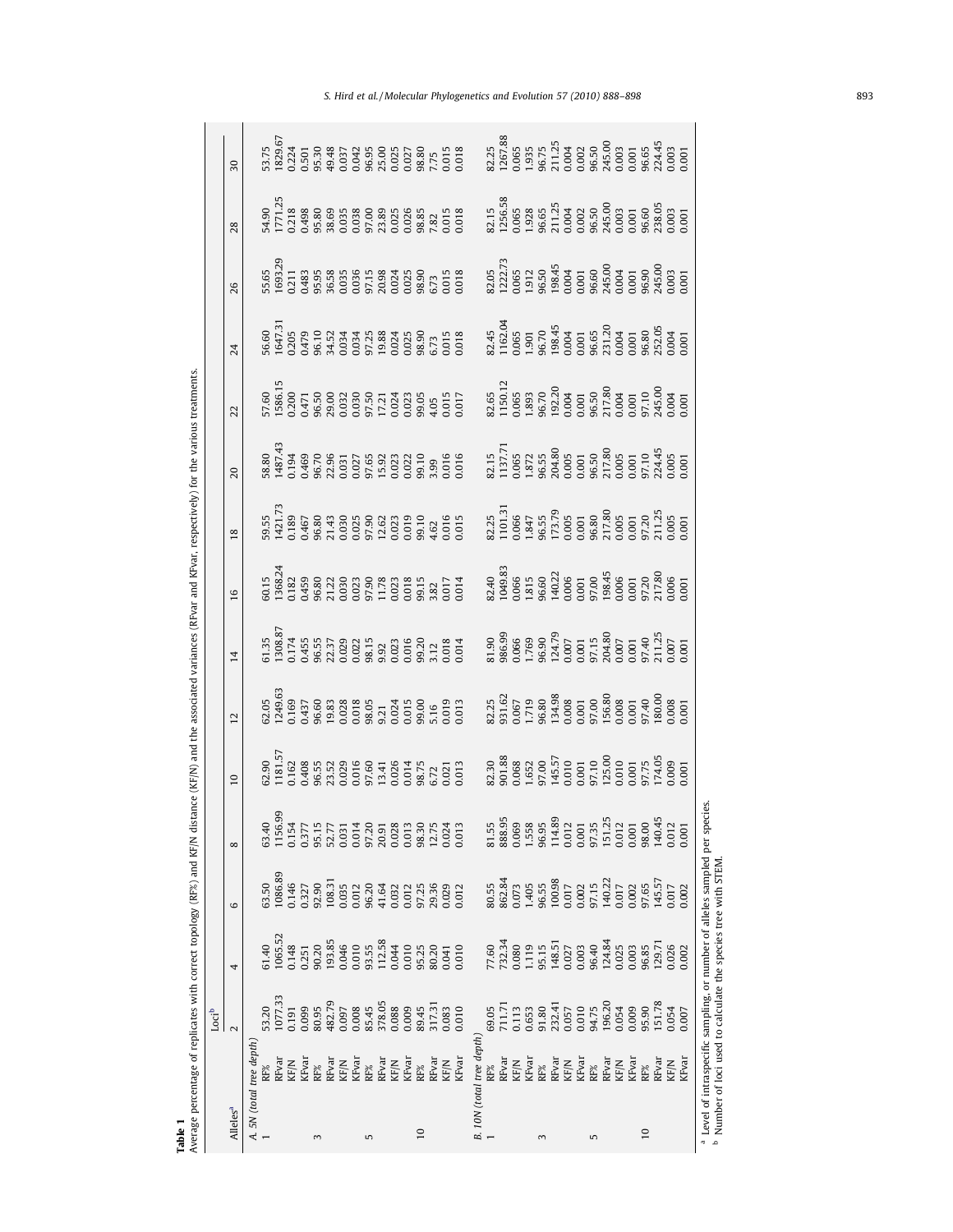

Fig. 3. Comparison of performance of STEM on a tree with relatively long (tree33) and short (tree35) internodes from Genealogical Data - 30 Loci simulation.



Fig. 4. Relationship between the shortest internode on the species tree and the percentage of replicates with the correct topology ( $R^2$  of logarithmic trendline equals 0.4559).

of the consensus tree to recover the correct topology was correlated with intraspecific sampling. When the one allele/species treatments were excluded, the number of correct consensus trees rose to 97.6% and if the anomalous tree (tree35) was excluded, the number rises further to 99.9%.

We have shown our method works well for simulated data. In order to use this approach with confidence on species phylogenies without a known species tree, we analyzed an empirical dataset that has generally accepted phylogenetic relationships. The great ape dataset included 10 loci for six hominid taxa: gorillas, humans, bonobos, chimpanzees, Sumatran orangutans and Borneo orangutans (Fischer et al., 2006). This dataset was part of a larger dataset that was used to show that the genetic distances between subspecies of chimpanzees and bonobos were as much as the genetic variation within humans. There was no phylogenetic analysis done with these loci in Fischer et al. (2006), however the phylogenetic relationships between the great apes is generally accepted to be: ((Gorilla,(Human,(Chimp, Bonobo))),(Orangutan)). We subsampled

three alleles per species for 10 loci and performed 100 replicates. The replicates were then used as input for STEM  $(\theta = 0.00211)$ . We then calculated a 50% majority-rule consensus tree (Fig. 7). The consensus tree fully recovered the accepted great ape topology with 100% consensus among replicates. The estimates of branch lengths we similar to published estimates of divergence time between great ape taxa. The branch separating bonobos and chimpanzees on our STEM tree is 2.7N generations long. If we assume an average generation time of 15 years (Won and Hey, 2005), the branch becomes 41.52N years and if we assume an average effective population size of 15,200 (average of two chimpanzee subspecies Ne and the bonobo Ne estimates from Won and Hey, 2005), their divergence time is approximately 631,100 years ago. Won and Hey (2005) estimate this divergence to be 0.86–0.89 million years ago. Given our very broad assumptions, we believe this is a reasonable performance of our method in estimating branch length. Additionally, we reduced the dataset to both five loci and two loci, and the results were the same: recovery of the accepted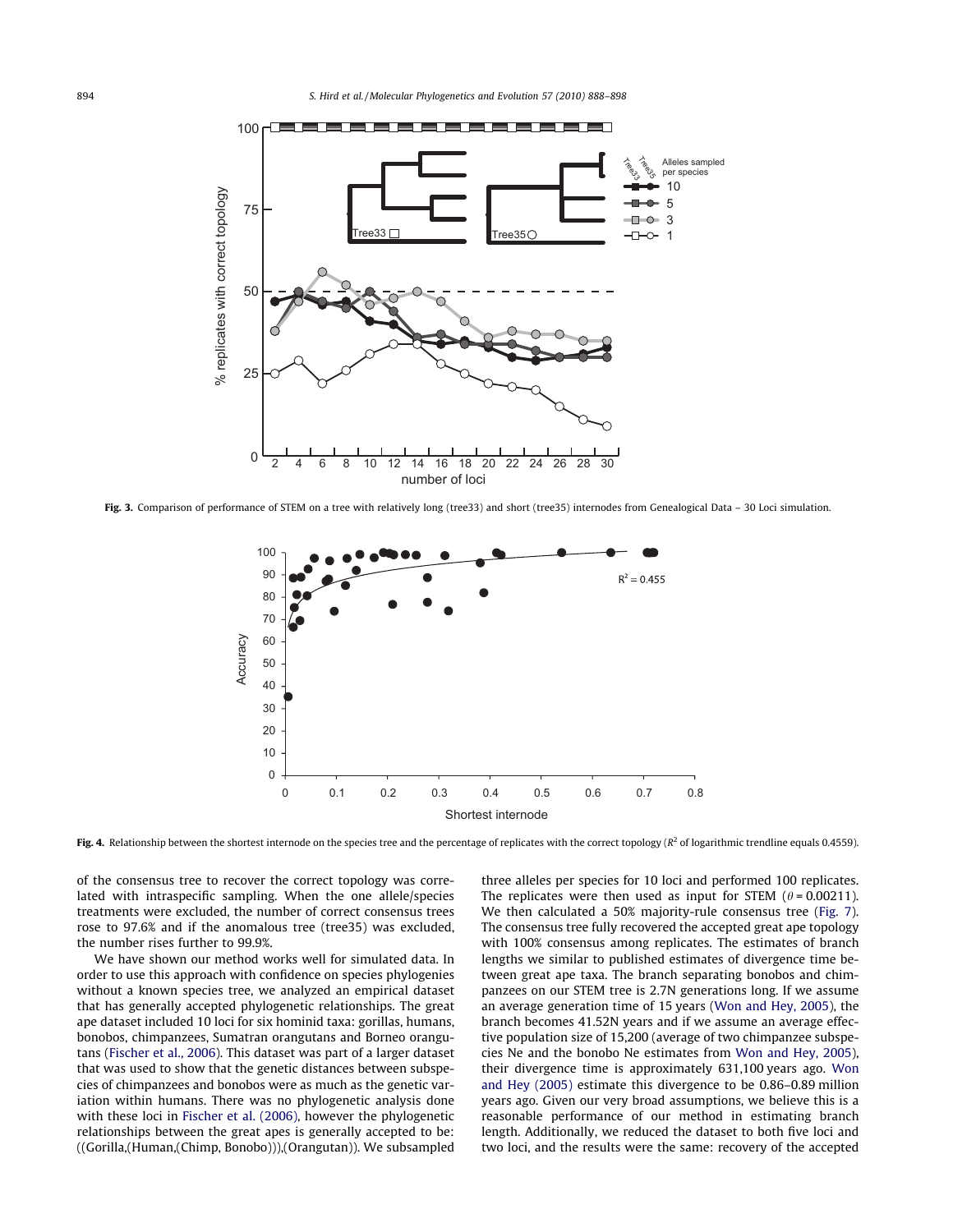

Fig. 5. Results of estimated gene trees - 10 loci simulation; solid lines indicate performance from actual genealogies known without error; dashed lines indicate performance of estimated gene trees.

topology with branch lengths similar to those shown in Fig. 7. An additional benefit of this method is a record of the proportion of times that a particular node occurs across replicates this proportion could be utilized as a measure of nodal support.

#### 4.4. Performance of method

Overall, subsampling alleles provides a good estimate of the underlying species tree across a range of data. As more information is added, the percentage of replicates with the correct species topology increases and the probability that the consensus tree is correct increases. The branch lengths approach the correct values as more data are added as well. Consequently, there is a trade-off between the amount of data and the speed of the analysis. Given the profile of the accuracy curves for our simulations, we propose that a reasonable trade-off between correctness and computational speed occurs using eight loci and three alleles per species, which produced the smallest dataset that was >95% accurate at both 5N and 10N (Table 1). If eight loci are unattainable, six loci with five alleles per species or four loci with 10 alleles per species also have >95% accuracy at both 5N and 10N. For our simulation of gene trees estimated from sequence data, a decrease in accuracy was found, but 50% majority-rule consensus trees should provide a good estimate of the species tree, as all treatments had greater than 50% accuracy. Finally, our method provides computational efficiency. We used GARLI (Zwickl, 2006) to calculate a 500 taxa tree similar to the sequence datasets in our analysis, which it finished in 3 h. Our replicated subsampling method takes between 6 min (for three alleles per species) to 24 h (for 10 alleles per species), calculating gene trees with PAUP\* under maximum-likelihood. This represents an increase in efficiency, as we not only have an estimate of the species tree, we also have support for the nodes of the trees as well. The support for the bipartitions are similar to the support assigned with a statistical jackknife, which also relies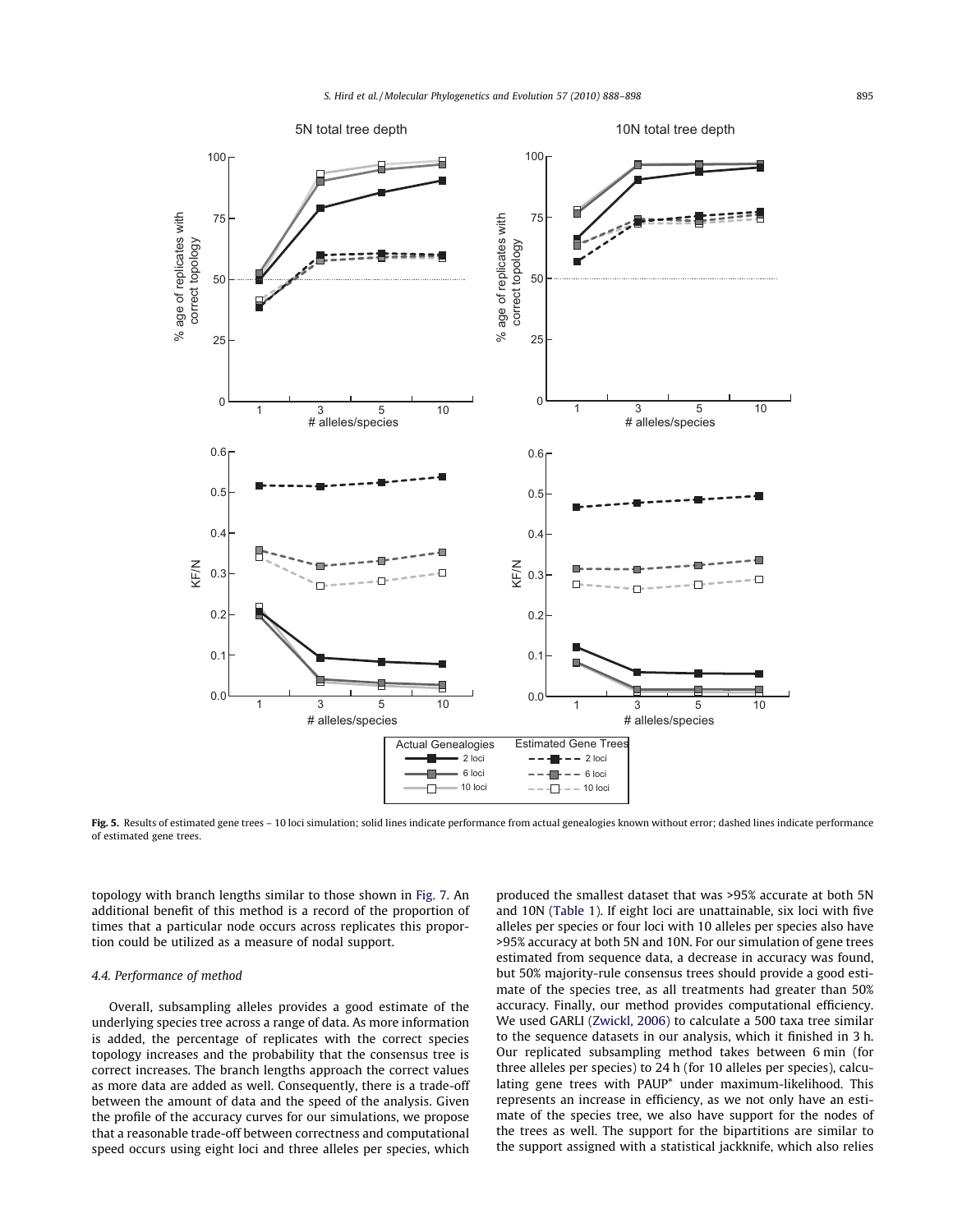# 896 S. Hird et al. / Molecular Phylogenetics and Evolution 57 (2010) 888–898



Fig. 6. Visualization of differences in KF distance. The gray phylogeny is the actual species tree. The black trees (drawn on the same scale) show how similar the topologies are for several KF distance values.



Fig. 7. Results from the empirical great ape dataset – consensus tree of 100 STEM replicates; \*Indicates 100% consensus.

on subsampling taxa (as compared to a bootstrap, which subsamples sites, with replacement).

# 4.5. Application to empirical systems

The approach described above is likely to be broadly applicable to phylogenetic and phylogeographic investigations into empirical systems, but there are several important caveats. First,

thorough sampling is critical; all analyses have been conducted by subsampling a small number of alleles at random from a larger set, and this scheme is not equivalent to sampling one or two individuals from a widespread species. Second, while STEM assumes that the OTUs represent independent evolutionary lineages, the actual species boundaries in empirical systems may be unknown, which could produce inaccurate estimates of species phylogeny. For systems such as these, we advocate a joint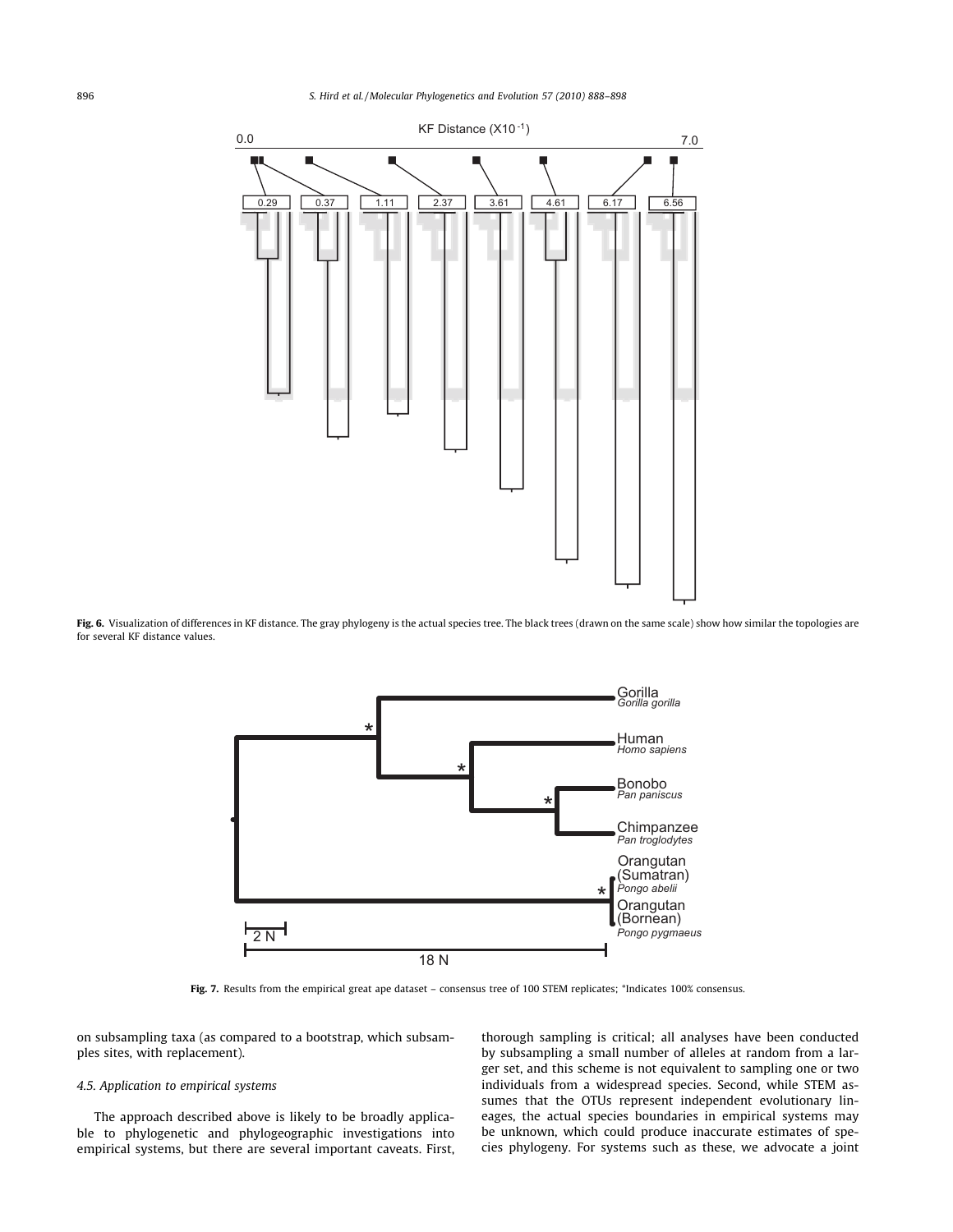

Fig. 8. Consensus tree accuracy for the Genealogical Data – 30 Loci (A) and the genealogy-based dataset (B) and sequence-based dataset (C) from the estimated gene trees – 10 loci simulations. Black boxes indicate which treatments produced a consensus tree from the 100 replicates that matched the actual species topology. White boxes indicate a consensus tree different from the actual species tree.

estimation of species trees and lineage membership (e.g., O'Meara, 2010; Carstens and Dewey, 2010). Finally, no simulation study can capture the complexities of a particular empirical system, and for this reason we advocate the use of power analyses that are tailored to the empirical system of interest. To facilitate these analyses, we have made all the scripts used in this research available at: http://www.lsu.edu/faculty/carstens/ archives/HKC.2010.zip.